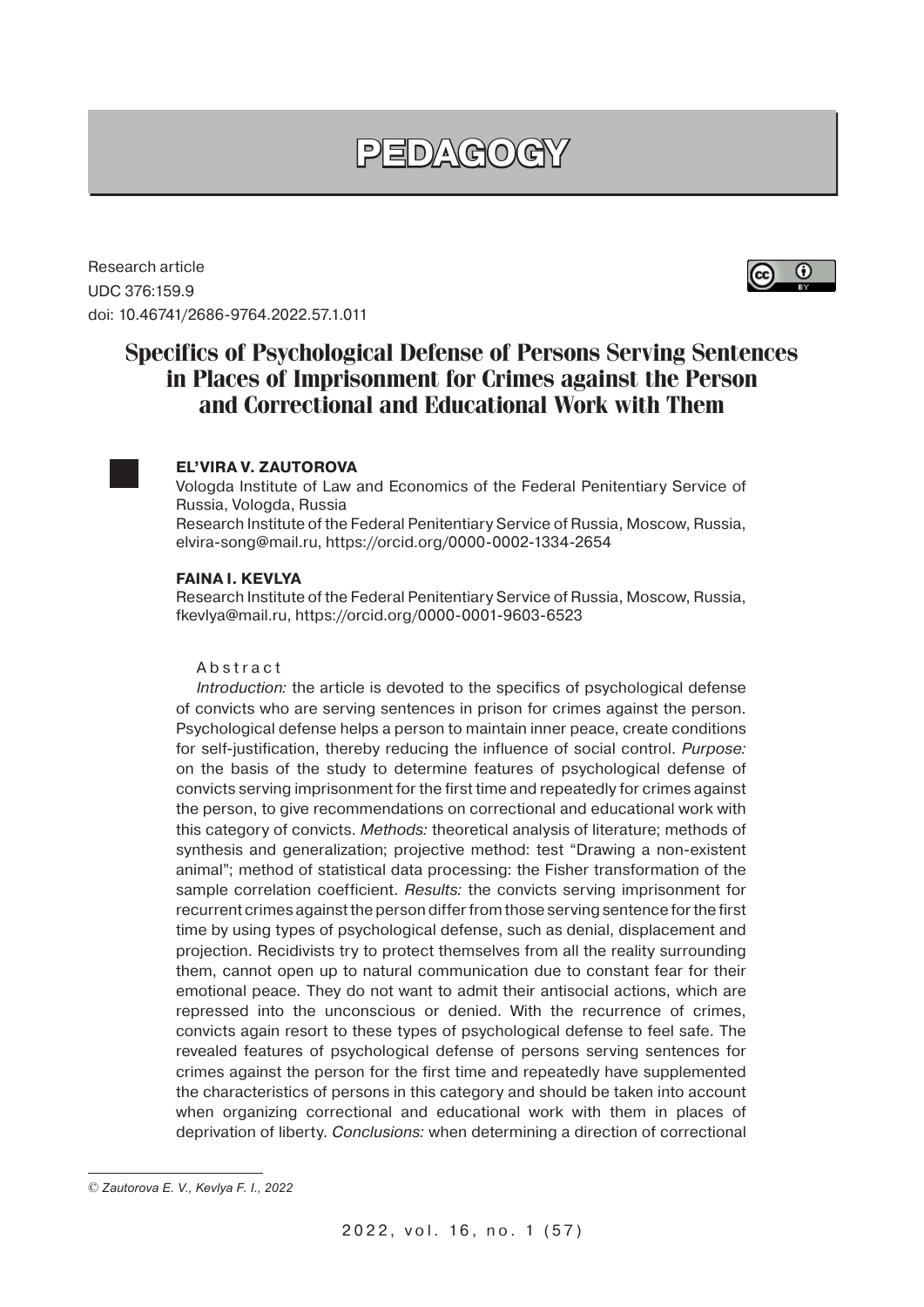and educational work with convicts of this category, it is important to take into account features of their psychological defense, identify whether convicts have overcome selfishness, stubbornness and individualistic attitude towards people, whether they have learned to analyze their actions and admit mistakes. It is crucial to encourage the ability to see positive traits and moral qualities in each person.

K e y w o r d s : places of deprivation of liberty; correctional process; convicted for the first time; convicts serving imprisonment for recurrent crimes; crimes against the person; psychological defense; specifics of psychological defense; correctional and educational work.

5.8.1. General pedagogy, history of pedagogy and education.

For citation: Zautorova E. V., Kevlya F. I. Specifics of psychological defense of persons serving sentences in places of imprisonment for crimes against the person and correctional and educational work with them. Penitentiary Science, 2022, vol. 16, no. 1 (57), pp. 107–114. doi: 10.46741/2686-9764.2022.57.1.011.

#### **Introduction**

In conditions of humanization and improvement of legislation persons serving sentence have expanded rights. Receiving psychological assistance in places of deprivation of liberty is directed on studying and considering individual characteristics of criminals of various categories [7]. Each category of convicts has general and specific psychological and pedagogical characteristics [20]. It is relevant to study personality characteristics of convicts who have committed crimes against the person. This type of crime is a criminal act that encroaches on safety of life, health, honor and dignity, as well as on sexual inviolability of the individual and his/her constitutional rights, human and civil freedoms, interests of minors and the family [6].

Nowadays, statistical data indicate a decrease in the number of registered crimes against the person [10]. At the same time, the issue of execution of punishment in relation to convicts who have committed crimes against the person is critical. Convicted persons serving sentence for crimes of this category, especially repeated offenders, are socially dangerous persons with stable antisocial views, skills and misconduct [12]. They blame other people for their failures in life, justifying and defending themselves, do not repent of the criminal acts committed, etc. [19]. Their notions and ideas are difficult to correct. Convicts of this category react badly to preventive measures and psychological and pedagogical influence. The greatest number of con-

flicts and cases of regime violation is observed precisely among these convicts [18]. In this regard, it is necessary for penitentiary institution employees to constantly monitor their behavior.

Gradual repentance of those convicted of their crimes is crucial for correction of persons of this category. This can be achieved by studying features of their psychological defense, which aims to reduce or minimize experiences that traumatize a person (the mechanisms of psychological defense are denial, suppression, repression, rationalization, reactive education, substitution, sublimation, identification, depersonalization [8]).

The problem of psychological defense in foreign psychology is studied by the researchers, such as A. Adler, G. Glezer, E. Johnson, D. Ikhilevich, W. Reich, A. Freud, S. Freud, C. Jung, etc. S. Freud introduced concepts of "psychological defense", "protective mechanisms of the psyche" into the psychological thesaurus (work "The Defense Neuropsychoses", 1894). Then they were transformed, revised, interpreted and modernized by researchers and psychotherapists of different generations [5]. So, A. Freud studied affect, which includes protective mechanisms, such as fear, anxiety, etc. [15].

In Russian psychology F.V. Bassin was the first to formulate the problem of psychological defense, followed by I.Ya. Bereznaya, F.E. Vasilyuk, R.M. Granovskaya, B.D. Karvasarsky, V.K. Myager, V.A. Talashov, etc. In literature the concept of psychological defense is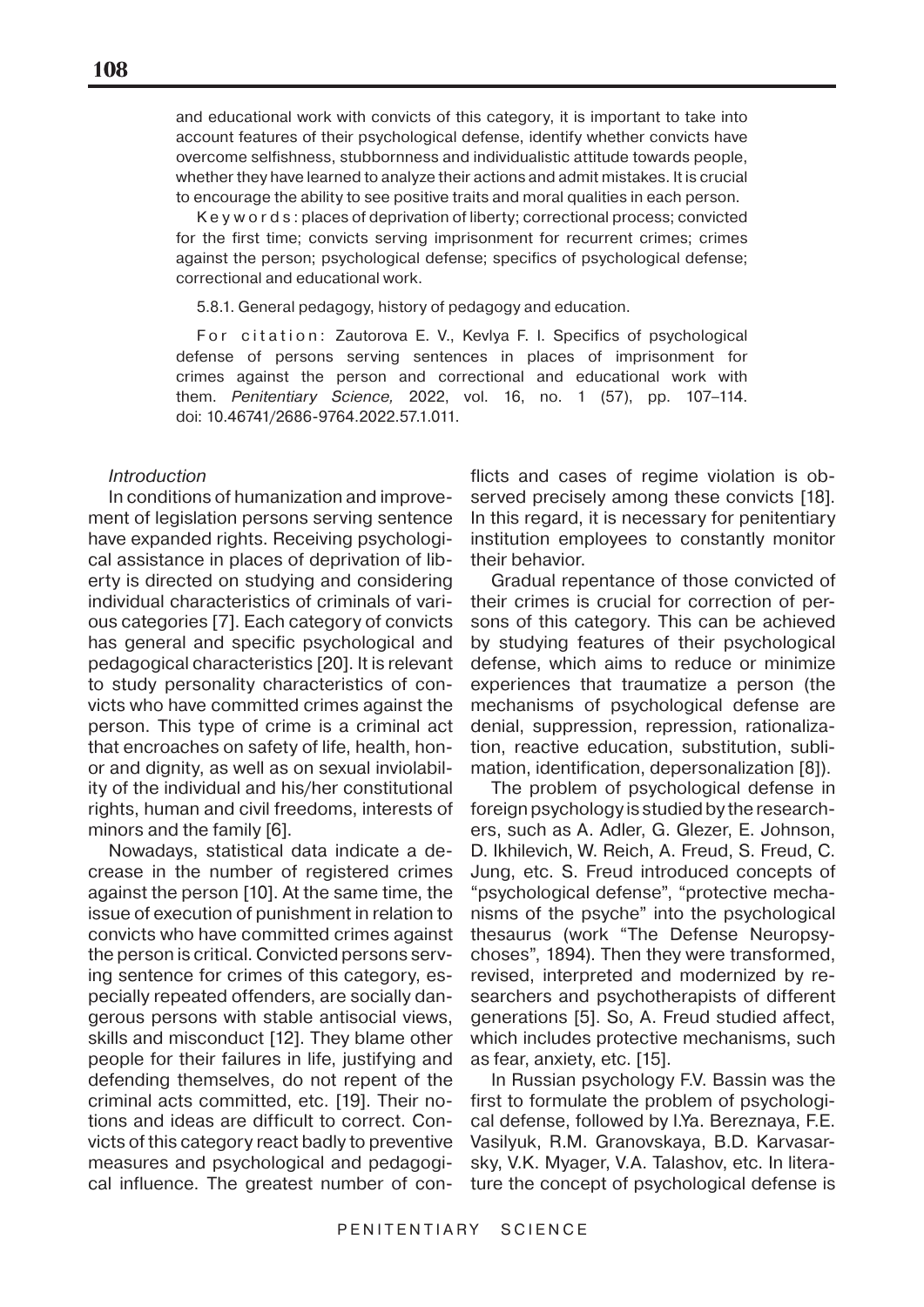defined rather inconsistently; at the moment there is no generally accepted classification. F.V. Bassin considers psychological defense as the moment of fruitful expansion, development of the motivational structure of the personality [1]. O.S. Savenko and F.E. Vasilyuk claim that protective mechanisms appear in the process of self-actualization of the individual, in the "situations of impossibility" [2]. R.M. Granovskaya defines psychological defense and its functions as follows: "the action of psychological defense mechanisms is aimed at maintaining internal balance by displacing from consciousness everything that seriously threatens the person's value system and at the same time his/her inner world" [3; 11].

Psychological defense helps a person to maintain inner quietness, create conditions for self-justification, easing a person of remorse and guilt in the crime committed, thereby reducing the influence of social control [9]. If this justification and this psychological defense are not destroyed, then a convict is unlikely to be able to embark on the path of changing his/her personality, correction. Over-persuasion seems expedient, which is considered as a radical breakdown, restructuring of views and beliefs of a convicted person, replacing them with opposite ones [16].

Erroneous views and beliefs of convicts are very different and may have completely different reasons [4]. In this regard, we conducted a study to identify characteristics of convicts' psychological defenses.

# Organizing research in convicts' psychological defense.

The research was multi-staged. At the first stage, the procedure for studying personal files was carried out. The main purpose of this stage was to select subjects and determine two groups (experimental and control). The purpose of the second stage was to identify types of psychological defenses of convicts serving imprisonment for repeated crimes against the person and serving sentences for the first time. At the third stage, the results of the study of 2 groups were compared.

The empirical study was conducted at the Correctional Facility No. 4 of the Federal Penitentiary Service of Russia in the Vologda Oblast (February–March, 2021). This correctional institution is a special regime colony, where male convicts (especially dangerous recidivists) and persons sentenced to life imprisonment serve their sentences.

The experimental group (hereinafter referred to as the EG) included convicts (30 men) serving imprisonment for recurred crimes against the person. Information about the nature of committed offenses was obtained from personal files of the convicts. The control group (hereinafter – CG) included 30 men serving imprisonment for crimes against the person for the first time. All respondents were 30–45 years old, the average level of education was compulsory.

Analysis of data received due to a "Drawing a non-existent animal" test

This test was used to identify subconscious personality traits by analyzing the subject's drawing [13]. The test attracted our attention by the fact that it is intended for practical study of some elements of personal defense. By nature, it refers to projective methods, is not subject to statistical verification or standardization. In this regard, the analysis of drawings was performed similarly to the "Free drawing" test. The analysis results are presented in descriptive forms.

The test is indicative, according to the data composition. Therefore, it cannot be used as the only research method, but only in combination with other methods. Beforehand we applied a method of diagnosing typologies of psychological defense (designed by R. Plutchik, adapted by L.I. Wasserman, O.F. Yeryshev, E.B. Klubova).

Analysis of the data obtained due to the "Drawing a non-existent animal" test

Based on the data of the diagnostic methodology of typologies of psychological defense of convicts carried out earlier [7], we find out that convicts serving imprisonment for repeated crimes against the person are trying to protect themselves from all the reality surrounding them, cannot open up to natural communication due to constant fear for their emotional calm. They cannot and do not want to give up constant concealment of feelings, drives, and actions that contradict social life norms. The EG convicts refuse to admit their antisocial actions, which are repressed into the unconscious or denied. With the re-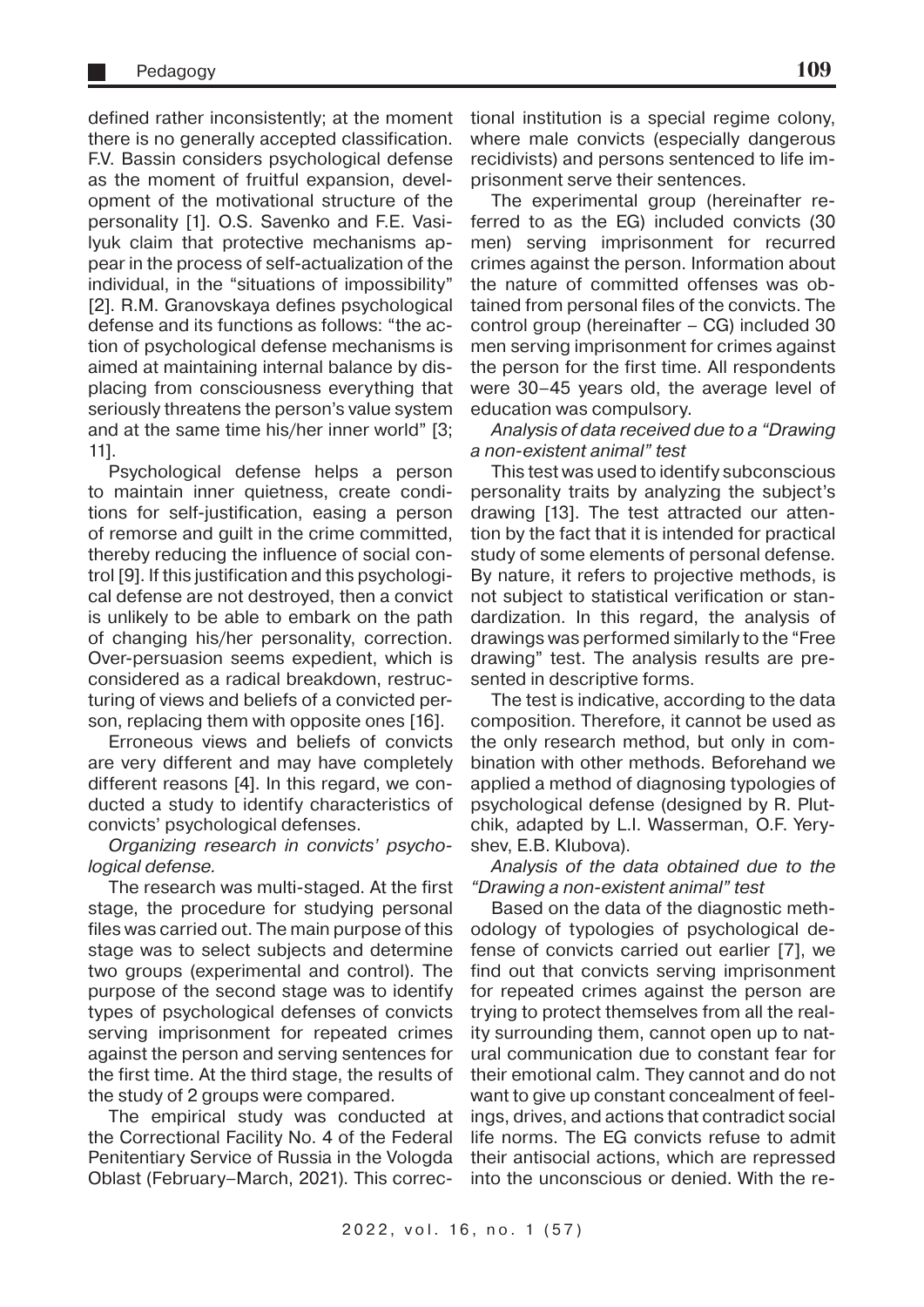currence of crimes, they again resort to these types of psychological defense, preserving their dignity.

Besides, the CG convicts differ significantly by psychological defense types, such as displacement, compensation and projection. Thus, the hypothesis is confirmed that repeated offenders differ from first-time convicted persons by the use of psychological defense types, such as denial, displacement and projection.

To further confirm the findings, psychological defense was assessed by interpreting characteristics of the drawing. Psychological characteristics of the drawings in the EG are presented in Table 1.

Table 1

| <b>Drawing characteristics</b>                                                                          | Interpretation                                                                                         | <b>Representation of</b><br>characteristics in the EG<br>convict's drawing, % |
|---------------------------------------------------------------------------------------------------------|--------------------------------------------------------------------------------------------------------|-------------------------------------------------------------------------------|
| Selected upper contour of the shape                                                                     | authority,<br>against persons in<br>Defense<br>exercising coercion                                     | 40                                                                            |
| Selected lower contour of the shape                                                                     | Defense<br>against<br>ridicule,<br>οf<br>fear<br>condemnation of the younger                           | 17                                                                            |
| Emphasized side contours of the shape   Readiness for self-defense (any)                                |                                                                                                        | 43                                                                            |
| Doubling on the body of the animal Defense in the process of real activity<br>litself on the right side |                                                                                                        | 3                                                                             |
| litself on the left side                                                                                | Doubling on the body of the animal Protecting thoughts, beliefs from other<br>people                   | 40                                                                            |
| Mouth with teeth                                                                                        | Defensive verbal aggression                                                                            | 30                                                                            |
| claws, bristles)                                                                                        | Horns (especially in combination with Protection from aggression (defensive and<br>reactive in nature) | 27                                                                            |
| Tail pointing downwards                                                                                 | Dissatisfaction with oneself,<br>constant<br>criticism of one's actions (as a way of<br>defense)       | 23                                                                            |

# Psychological characteristics of the "Drawing a non-existent animal" test in the experimental group

Table 1 shows that self-defense is characteristic of more than one third of convicts serving imprisonment for repeated crimes against the person. In other words, in any worrisome situation they are ready for defensive behavior, using one or another protective mechanism.

An alarm situation can be caused by states of anxiety, threat, external or internal restrictions on the part of any phenomenon or object. Perhaps, due to a long time spent by the EG convicts in places of deprivation of liberty, they constantly feel this nervous situation and are unconsciously ready to battle it. Also, more than one third of the EG convicts are subject to constant protection from a superior person who actually has the opportunity to impose a ban, restrict, and enforce. These may be heads of the detachment, employees and representatives of the administration of the correctional facility.

Along with the data indicated in Table 1, we observe that convicts always protect their thoughts, beliefs, attitudes from other people. This defense can be implemented through the use of such mechanisms as "denial", i.e. convicts deny existence of another opinion or belief on a certain issue and recognize only their own opinion.

The EG convicts also defense themselves by showing verbal aggression. This can be expressed in the form of shouting, obscene language, rude expressions, insults, etc. This may be caused by the way of life and sociopsychological atmosphere of places of deprivation of liberty. There is also aggression in response to aggression, dictated most often by the conditions of survival in such facilities. Repeat offenders show defense against nonrecognition, lack of authority, ridicule; they are not afraid of condemning other people.

Therefore, the convicts of this group are constantly ready for self-defense on any occasion, including against persons in authority and those entitled to prohibit certain actions, as well as protect their thoughts and beliefs from other people. We do not record such a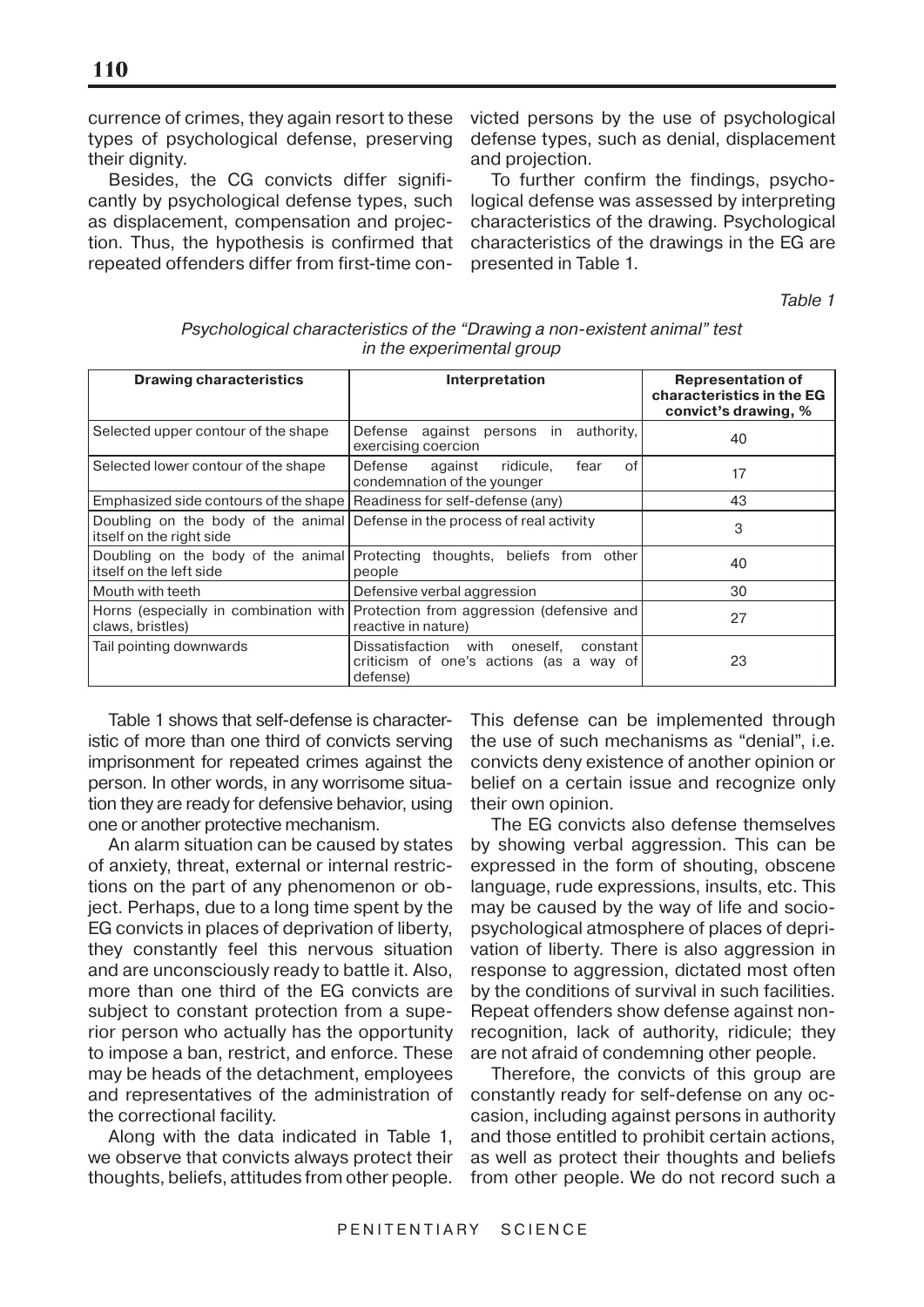way of defense as criticism of one's own actions, emotions, etc.

Psychological characteristics of the drawings in the CG are presented in Table 2.

Table 2

Psychological characteristics of the "Drawing a non-existent animal" test in the control group

| <b>Drawing characteristics</b>                                            | Interpretation                                                                             | <b>Representation of</b><br>characteristics in the EG<br>convict's drawing, % |  |
|---------------------------------------------------------------------------|--------------------------------------------------------------------------------------------|-------------------------------------------------------------------------------|--|
| Selected upper contour of the shape                                       | authority,<br>Defense<br>against<br>persons<br>in<br>exercising coercion                   | 27                                                                            |  |
| Selected lower contour of the shape                                       | Defense against ridicule, fear of condemnation<br>of the younger                           |                                                                               |  |
| Emphasized side contours of the Readiness for self-defense (any)<br>shape |                                                                                            | 33                                                                            |  |
| itself on the right side                                                  | Doubling on the body of the animal Defense in the process of real activity                 | O                                                                             |  |
| itself on the left side                                                   | Doubling on the body of the animal Protecting thoughts, beliefs from other people          | 3                                                                             |  |
| Mouth with teeth                                                          | Defensive verbal aggression                                                                | 17                                                                            |  |
| Horns (especially in combination)<br>with claws, bristles)                | Protection from aggression (defensive and<br>reactive in nature)                           | 27                                                                            |  |
| Tail pointing downwards                                                   | Dissatisfaction with oneself, constant criticism<br>of one's actions (as a way of defense) | 20                                                                            |  |

Table 2 indicates that more than one third of the CG convicts are characterized by self-defense, constant response to any negative situation. This may be provoked by fear for their lives, physical and moral integrity of convicts serving their first criminal sentence and not adapting to imprisonment conditions. Also in this group, defense is manifested against persons in authority exercising coercion. Those serving imprisonment for crimes against the person for the first time show a defensive response to aggression. Probably, this is a condition for survival and existence in places of deprivation of liberty.

The CG convicts, to a lesser extent than the EG convicts, use means of verbal aggression as a defense when defending their thoughts and beliefs; they are characterized mainly by readiness for self-defense, and protection from aggression is most often defensive and reactive in nature.

We will compare the values obtained during the "Drawing a non-existent animal" test in the EG and the CG using the Fisher transformation [14] (Table 3).

Table 3

| <b>Drawing characteristics</b>                             | Interpretation                                                                                 | EG<br>% | $_{\rm CG}$<br>$\%$ | <b>Significance of</b><br>differences |  |
|------------------------------------------------------------|------------------------------------------------------------------------------------------------|---------|---------------------|---------------------------------------|--|
| shape                                                      | Selected upper contour of the Defense against persons in authority, exercising<br>coercion     | 40      | 27                  |                                       |  |
| shape                                                      | Selected lower contour of the Defense against ridicule, fear of condemnation<br>of the younger | 17      | 7                   |                                       |  |
| shape                                                      | Emphasized side contours of the   Readiness for self-defense (any)                             | 43      | 33                  |                                       |  |
| animal itself on the right side                            | Doubling on the body of the Defense in the process of real activity                            | 3       | 0                   |                                       |  |
| animal itself on the left side                             | Doubling on the body of the Protecting thoughts, beliefs from other people                     | 40      | 3                   | 0.01                                  |  |
| Mouth with teeth                                           | Defensive verbal aggression                                                                    | 30      | 17                  |                                       |  |
| Horns (especially in combination)<br>with claws, bristles) | Protection from aggression (defensive and<br>reactive in nature)                               | 27      | 27                  |                                       |  |
| Tail pointing downwards                                    | Dissatisfaction with oneself, constant criticism of<br>one's actions (as a way of defense)     | 23      | 20                  |                                       |  |

Psychological characteristics of the "Non-existent animal" drawing in the experimental and control groups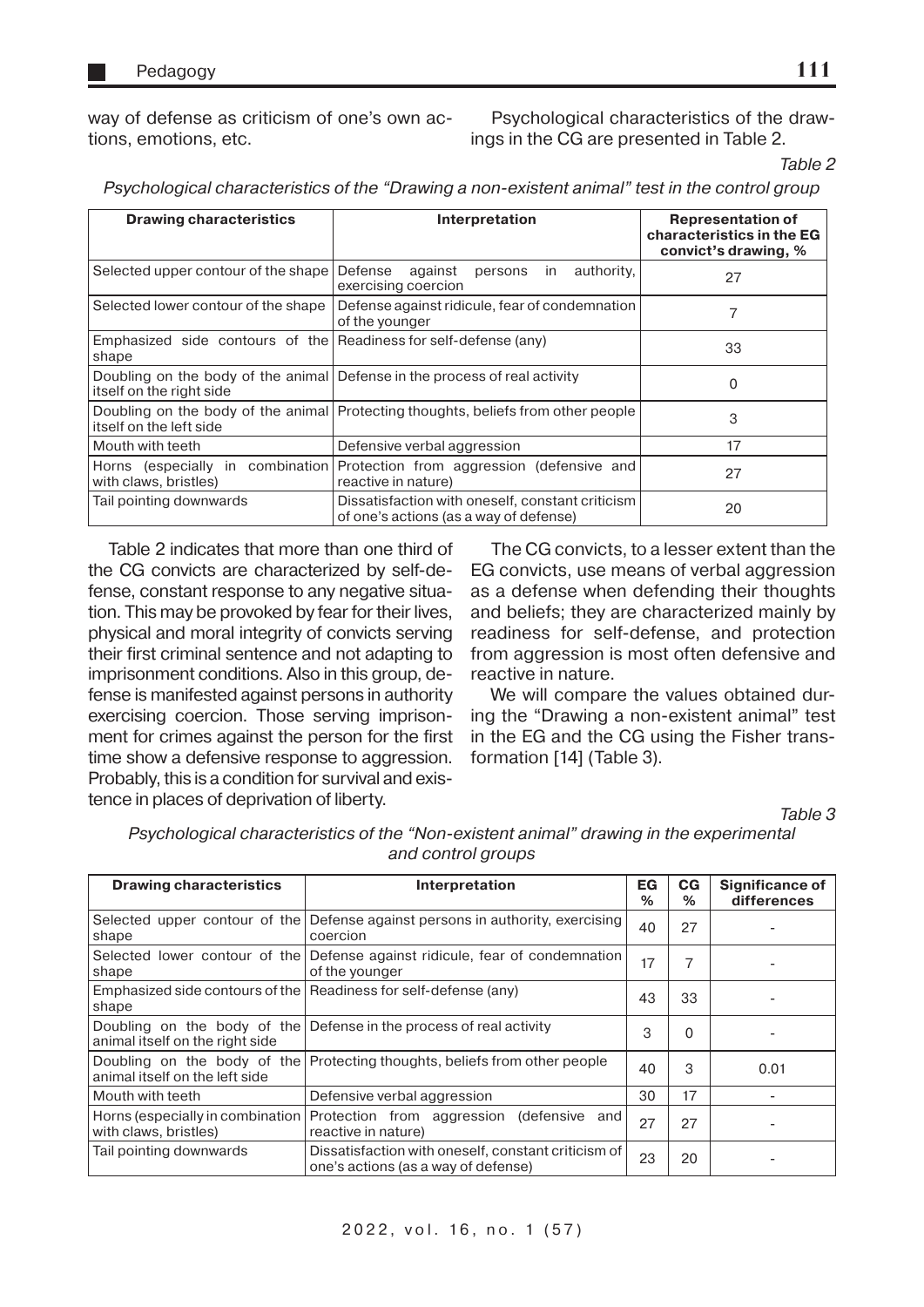As can be seen from Table 3, there are significant differences between experimental and control groups in protecting their thoughts and beliefs from other people. This may be due to the fact that convicts serving imprisonment for recurred crimes against the person are more cautious, since for them this is already a way of existence in this environment. This is due to a long time spent in places of deprivation of liberty, unformed moral and legal consciousness, distorted value orientations, lack of self-criticism, selfishness, etc.

Results. Thus, convicts serving sentences for repeated crimes against the person, unlike convicts serving their first sentences for these crimes, are characterized by a more aggressive form of protecting their thoughts and beliefs from other people. Thus, the hypothesis was confirmed that repeat offenders differ from convicts serving their imprisonment for crimes against the person by a wider use of psychological defense, such as denial, displacement and projection.

The revealed features of psychological defenses of convicts serving sentences for crimes against the person for the first time and repeatedly supplemented characteristics of persons in this category and this should be taken into account when organizing correctional and educational work with them in places of deprivation of liberty. It is important to establish how much convicts have overcome the individualistic, egoistic attitude towards other persons, whether a respectful attitude towards a person has been developed. The priority areas are to correct aggressiveness, form skills for managing aggressive emotions and partner communication in persons who have committed violent acts. This work can be carried out in four directions: 1) teaching how to express anger in an acceptable form; 2) teaching of self-regulation and self-control; 3) practicing communication skills; 4) forming positive personality traits.

Among the measures to reduce aggressiveness in male convicts, it is extremely important to introduce a system for monitoring the specifics of their personality transformation and socio-psychological phenomena among convicts in a correctional facility and implement a set of measures of a general preventive and special preventive nature.

### Conclusion

We have analyzed features of psychological defenses of convicts serving sentences for crimes against the person committed for the first time and repeatedly. Psychological defense helps a person to maintain inner quietness, create conditions for selfjustification, and if this justification and this psychological defense are not destroyed, then the convicted person will not be able to change and the correction process will be ineffective.

When determining the direction for correctional and educational work with convicts of this category, it is important, first of all, to establish how much they have overcome their individualistic, egoistic attitude towards other persons, whether a respectful attitude towards people has been developed. It is crucial to teach convicts to think more about consequences of their actions, cultivate respect for people, consciously comply with regime requirements, and strive to eradicate such qualities as rudeness, cruelty, indifference to the fate of other people.

Correctional and educational work with convicts sentenced for crimes against the person requires a comprehensive approach and, consequently, high professionalism of the correctional institution staff, as these convicts have a low moral and educational level. A correctional facility solves tasks of forming a system of moral values, harmonizing convicts' inner world, improving their ability to interact in a team and family and tolerant attitude to others.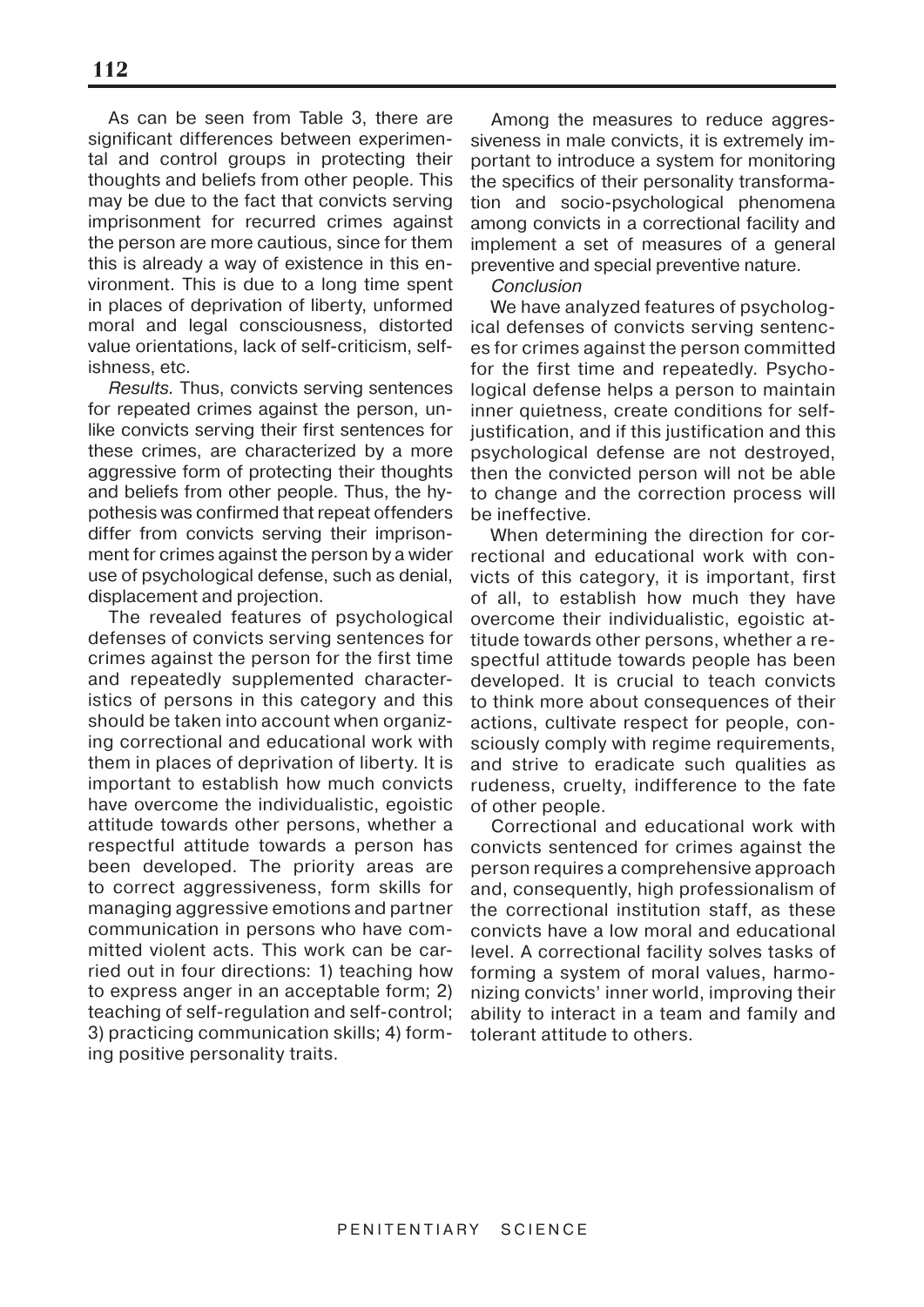#### **REFERENCES**

1. Bassin F.V., Burlakova M.K., Volkov V.M. Problem of phycological defense. Psikhologicheskii zhurnal=Psychological Journal, 1988, no. 3, pp. 30–41. (In Russ.).

2. Vasilyuk F.E. Psikhologiya perezhivaniya (analiz preodoleniya kriticheskikh situatsii) [Psychology of experience (analysis of overcoming critical situations)]. Moscow: Izd-vo Mosk. Un-ta, 1984. 200 p.

3. Granovskaya P.M., Nikol'skaya I.M. Zashchita lichnosti: psikhologicheskie mekhanizmy [Personal protection: psychological mechanisms]. Saint Petersburg: Znanie, 1999. 347p. 4. Grishina N.V. Psikhologiya konflikta [Psychology of conflict]. Saint Petersburg: Piter, 2008. 554 p.

5. Zhurbin V.I. Concept of psychological defense in the concepts of S. Freud and C. Rogers. Voprosy psikhologii=Issues of Psychology, 1990, no. 4, pp. 14–23. (In Russ.).

6. Zautorova E.V. Organizatsiya vospitatel'noi raboty s osuzhdennymi za razlichnye vidy prestuplenii: uchebnoe posobie [Organization of educational work with convicts sentenced for various types of crimes: textbook]. Moscow: NII FSIN Rossii, 2018. 80 p.

7. Zautorova E.V., Kevlya F.I. Osobennosti psikhologicheskikh zashchit u osuzhdennykh, otbyvayushchikh lishenie svobody za prestupleniya protiv lichnosti: monografiya [Features of psychological defenses of convicts serving imprisonment for crimes against the person: monograph]. Moscow, 2021. 120 p.

8. Kirshbaum E.I., Eremeeva A.I. Psikhologicheskaya zashchita [Psychological defense]. Moscow: Smysl, Saint Petersburg: Piter, 2005. 175 p.

9. Knopkin O.A. Mental self-regulation of voluntary human activity (structural and functional aspect). Voprosy psikhologii=Issues of Psychology, 1995, no. 1, pp. 5–12. (In Russ.).

10. Brief description of the state of crime in the Russian Federation for January–December 2020. Ministerstvo vnutrennikh del Rossiiskoi Federatsii: ofitsial'nyi sait [Ministry of the Interior of the Russian Federation: official website]. Available at: https://mvd.rf/reports/ item/22678184/ (Accessed April 28, 2021).

11. Nikol'skaya I.M., Granovskaya P.M. Psikhologicheskaya zashchita u detei [Psychological defense of children]. Saint Petersburg: Rech', 2006. 342 p.

12. Murashov V.N. Osobennosti sekretsii gormona rosta pri depressiyakh nepsikhoticheskogo urovnya: dis. ... kand. bilog. nauk [Features of growth hormone secretion in non-psychotic depression: Candidate of Sciences (Biology)]. Arkhangelsk, 2006. 132 p.

13. Romanova E.S. Psikhodiagnostika: uchebnoe posobie [Psychodiagnostics: textbook]. Moscow: KNORUS., 2011. 336 p.

14. Sidorenko E.V. Metody matematicheskoi obrabotki v psikhologii [Methods of mathematical processing in psychology]. Saint Petersburg: Rech', 2000. 350 p.

15. Freud A. Teoriya i praktika detskogo psikhoanaliza. V 2 tomakh. Tom 1 [Psychoanalysis theory of child development. In 2 volumes. Vol. 1]. Moscow: Aprel' press, 1999. 392 p.

16. Bandura A. Social foundations of thought and action: a social cognitive theory. Englewood Cliffs (N.J.): Prentice-Hall, 1986. 617 p.

17. Budner S. Intolerance of ambiguity as a personality variable. Journal of Personality, 1962, vol. 3, no. 1, pp. 29–50.

18. Deutsch M. Constuctive conflict resolution: principles, training, and research. Journal of Social Issues, 1994, vol. 50, no. 1, pp. 13–32.

19. Ignatov A.N. Biological factors of determination of violent crime. Criminological Journal of the Baikal State University of Economics and Law, 2015, vol. 9, no. 2, pp. 223–233.

20. Jarrett K. How prison changes a person's identity. BBC news: Ukraine. Available at: https://www.bbc.com/ukrainian/features-russian-44083238 (In Russ.). (Accessed January 26, 2021).